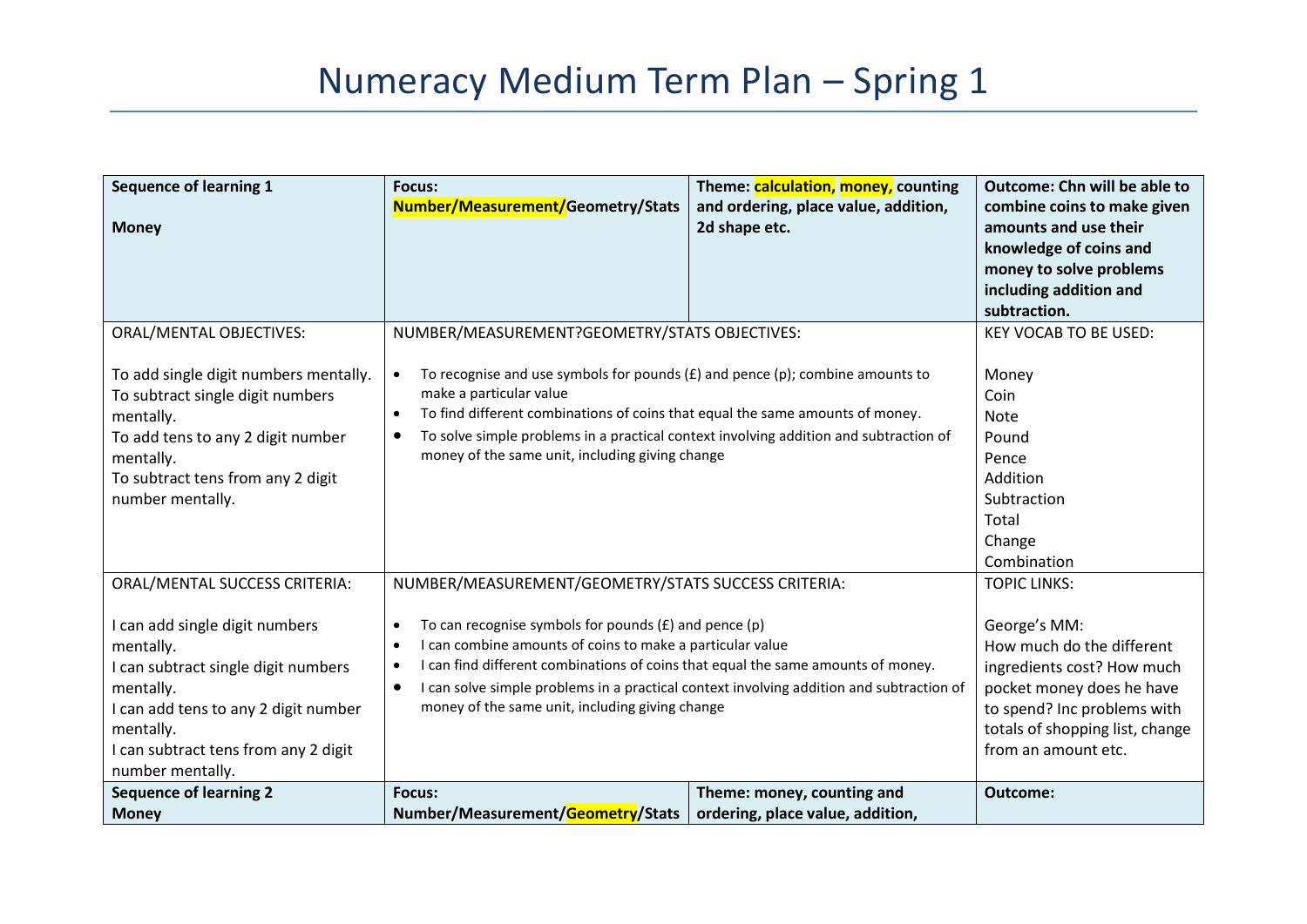|                                                                                                                                                                                                                                                                                                                                                                                                                                                               |                                                                                                                                                                                                                                                                                                                                                                                                                                                                                   | subtraction, 2d shape, etc.                                                                     |                                                                                                                                                         |
|---------------------------------------------------------------------------------------------------------------------------------------------------------------------------------------------------------------------------------------------------------------------------------------------------------------------------------------------------------------------------------------------------------------------------------------------------------------|-----------------------------------------------------------------------------------------------------------------------------------------------------------------------------------------------------------------------------------------------------------------------------------------------------------------------------------------------------------------------------------------------------------------------------------------------------------------------------------|-------------------------------------------------------------------------------------------------|---------------------------------------------------------------------------------------------------------------------------------------------------------|
| <b>ORAL/MENTAL OBJECTIVES:</b><br>To recall multiplication facts for the 2<br>times table.<br>To recall multiplication facts for the 5<br>times table.<br>To recall multiplication facts for the<br>10 times table.<br>To recall division facts for the 2 times<br>table.<br>To recall division facts for the 5 times<br>table.<br>To recall division facts for the 10<br>times table.                                                                        | NUMBER/MEASUREMENT/GEOMETRY/STATS OBJECTIVES:<br>To identify and describe the properties of 2-D shapes, including the number of sides,<br>corners and line symmetry in a vertical line<br>$\bullet$<br>vertices and faces<br>To identify 2-D shapes on the surface of 3-D shapes, [for example, a circle on a<br>$\bullet$<br>cylinder and a triangle on a pyramid]<br>To compare and sort common 2-D and 3-D shapes and everyday objects                                         | To identify and describe the properties of 3-D shapes, including the number of edges,           | <b>KEY VOCAB TO BE USED:</b><br>2D<br>3D<br>Side<br>Corners<br>Edges<br>Vertices<br>Faces<br>Symmetry<br>(all 2D and 3D shape names)<br>Compare<br>Sort |
| ORAL/MENTAL SUCCESS CRITERIA:<br>I can mentally recall multiplication<br>facts for the 2 times table.<br>I can mentally recall multiplication<br>facts for the 5 times table.<br>I can mentally recall multiplication<br>facts for the 10 times table.<br>I can mentally recall division facts for<br>the 2 times table.<br>I can mentally recall division facts for<br>the 5 times table.<br>I can mentally recall division facts for<br>the 10 times table. | NUMBER/MEASUREMENT/GEOMETRY/STATS SUCCESS CRITERIA:<br>I can identify and name 2D shapes.<br>$\bullet$<br>I can describe the properties of 2D shape including sides and line of symmetry.<br>I can identify and name 3D shapes.<br>$\bullet$<br>I can describe the properties of 3D shape including edges, faces and vertices.<br>$\bullet$<br>I can identify 2D shapes on the surface of 3D shapes.<br>$\bullet$<br>I can compare and sort common 2D and 3D shapes.<br>$\bullet$ |                                                                                                 | <b>TOPIC LINKS:</b>                                                                                                                                     |
| <b>Sequence of learning 3</b><br><b>Multiplication and Division</b>                                                                                                                                                                                                                                                                                                                                                                                           | Focus:<br>Number/Measurement/Geometry/Stats                                                                                                                                                                                                                                                                                                                                                                                                                                       | Theme: money, counting and<br>ordering, place value, addition,<br>subtraction, 2D 3D shape etc. | <b>Outcome: Chn will be able to</b><br>solve multiplication and<br>division problems.                                                                   |
| <b>ORAL/MENTAL OBJECTIVES:</b>                                                                                                                                                                                                                                                                                                                                                                                                                                | NUMBER/MEASUREMENT?GEOMETRY/STATS OBJECTIVES:                                                                                                                                                                                                                                                                                                                                                                                                                                     |                                                                                                 | <b>KEY VOCAB TO BE USED:</b>                                                                                                                            |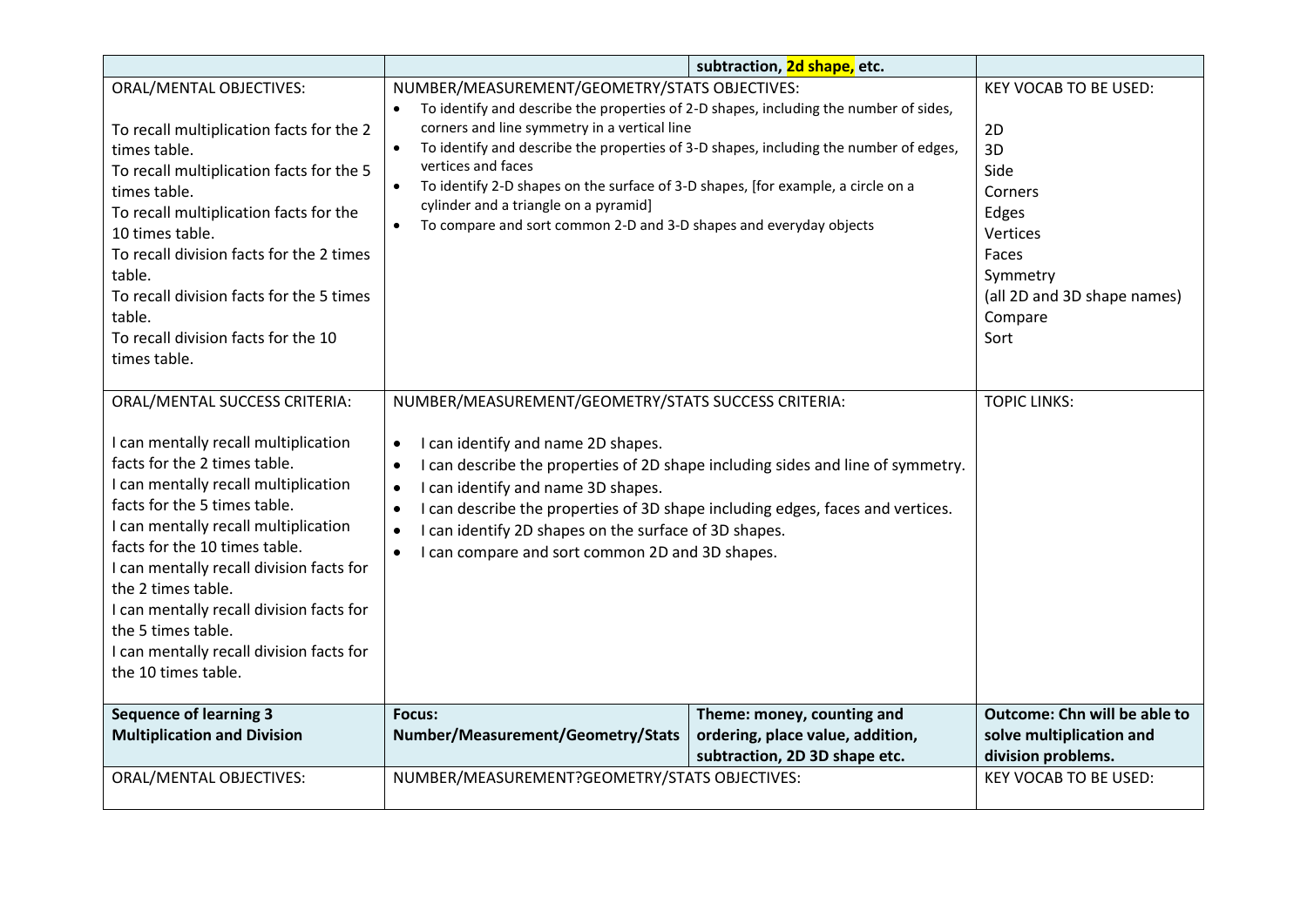| To recall multiplication facts for the 2<br>times table.<br>To recall multiplication facts for the 5<br>times table.<br>To recall multiplication facts for the<br>10 times table.<br>To recall division facts for the 2 times<br>table.<br>To recall division facts for the 5 times<br>table.<br>To recall division facts for the 10<br>times table.                                   | To calculate mathematical statements for multiplication within the multiplication<br>$\bullet$<br>tables using the multiplication $(x)$ and equals $(=)$ signs<br>To calculate mathematical statements for division within the multiplication tables<br>$\bullet$<br>using the division $(\div)$ and equals $(=)$ signs<br>To solve problems involving multiplication and division, using materials, arrays,<br>$\bullet$<br>repeated addition, mental methods, and multiplication and division facts, including<br>problems in contexts.<br>To show that multiplication of two numbers can be done in any order (commutative)<br>and division of one number by another cannot.<br>To mentally recall and use multiplication and division facts for the 2, 5 and 10<br>$\bullet$<br>multiplication tables, including recognising odd and even numbers.                                                               | Mutliplcation<br><b>Division</b><br>Times tables                                 |
|----------------------------------------------------------------------------------------------------------------------------------------------------------------------------------------------------------------------------------------------------------------------------------------------------------------------------------------------------------------------------------------|----------------------------------------------------------------------------------------------------------------------------------------------------------------------------------------------------------------------------------------------------------------------------------------------------------------------------------------------------------------------------------------------------------------------------------------------------------------------------------------------------------------------------------------------------------------------------------------------------------------------------------------------------------------------------------------------------------------------------------------------------------------------------------------------------------------------------------------------------------------------------------------------------------------------|----------------------------------------------------------------------------------|
| <b>ORAL/MENTAL OBJECTIVES:</b><br>To recall multiplication facts for the 2<br>times table.<br>To recall multiplication facts for the 5<br>times table.<br>To recall multiplication facts for the<br>10 times table.<br>To recall division facts for the 2 times<br>table.<br>To recall division facts for the 5 times<br>table.<br>To recall division facts for the 10<br>times table. | NUMBER/MEASUREMENT?GEOMETRY/STATS OBJECTIVES:<br>To calculate mathematical statements for multiplication within the multiplication<br>$\bullet$<br>tables using the multiplication $(x)$ and equals $(=)$ signs<br>To calculate mathematical statements for division within the multiplication tables<br>$\bullet$<br>using the division $(\div)$ and equals $(=)$ signs<br>To solve problems involving multiplication and division, using materials, arrays,<br>$\bullet$<br>repeated addition, mental methods, and multiplication and division facts, including<br>problems in contexts.<br>To show that multiplication of two numbers can be done in any order (commutative)<br>$\bullet$<br>and division of one number by another cannot.<br>To mentally recall and use multiplication and division facts for the 2, 5 and 10<br>$\bullet$<br>multiplication tables, including recognising odd and even numbers. | <b>KEY VOCAB TO BE USED:</b><br>Mutliplcation<br><b>Division</b><br>Times tables |
|                                                                                                                                                                                                                                                                                                                                                                                        | $\bullet$                                                                                                                                                                                                                                                                                                                                                                                                                                                                                                                                                                                                                                                                                                                                                                                                                                                                                                            |                                                                                  |
|                                                                                                                                                                                                                                                                                                                                                                                        |                                                                                                                                                                                                                                                                                                                                                                                                                                                                                                                                                                                                                                                                                                                                                                                                                                                                                                                      |                                                                                  |

| Evaluation of sequence of learning 1: |  |  |
|---------------------------------------|--|--|
|                                       |  |  |